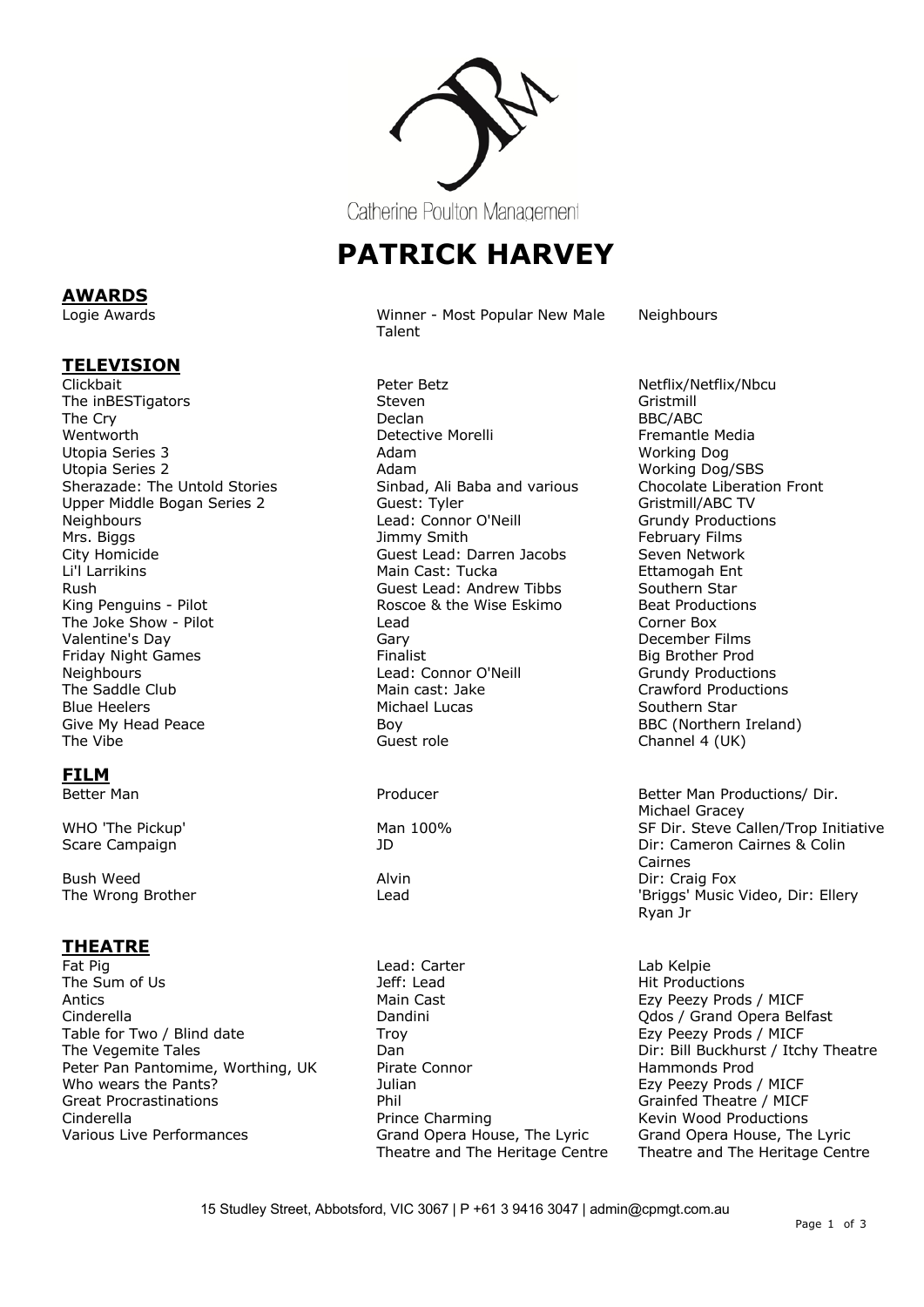#### **COMMERCIALS**

Isuzu Hero Driver Fenton Stephens DWELP Male Host Online RACV Hero Online Lockwood Mark Lockwood TVC Bank of Melbourne The Visitor 100% TVC NAB Presenter Presenter Internal/Corporate Fort Knox Storage TVC Cheeky Husband TVC Dare Iced Coffee **Lead:** Juvenile Mate Lead: Juvenile Mate Stihl Lead Talent TVC Heinz Steamfresh **Hero Guy - 100%** TVC Marmalade Prod Red Rooster Mexican Strip Sub 100% TVC Stewarts Super Market The Featured TVC (Northern Ireland)

#### **CREATOR**

## **VOICE**

Mazda **CHE Proximity** CHE Proximity CHE Proximity Defence Force **Defence Force Defence Force Defence Force Defence Force Defence Force** Geeks2U Voiceover Radio Sydney Swans 'Get Your Hand Off It' Campaign Fatz: The Return by Dean Thomas Narrator Narrator Bolinda Publishing Fatz: Fat Man and the Zombies by Dean Thomas Movember Voiceover Online Banks by Grantlee Kieza **Narrator** Narrator **Bolinda Publishing** Bolinda Publishing The Simple Gift by Steven Herrick Marrator Narrator Channel Bolinda Publishing<br>Ringwood Mazda Narrator Boliceover Channel Communist Channel Austereo Ringwood Mazda **Mazda** Maximus Martin Music Voiceover **Austereo** Austereo I Give My Marriage a Year by Holly Wainwright The Loan Gallery **Containers** Voiceover **Containers** Radio Precision Scaffolding The Control of Control Voiceover The Control of ARN Broadcasting The Cedar Tree by Nicole Alexander Marrator Narrator and Bolinda Publishing Natural Gas Voiceover Radio The Grand, Genius Summer of Henry Hoobler by Lisa Shanahan QBE Voiceover Corporate APPEA Voiceover Tradeshow Video Tim & Tigon Note of the Control of Control Voiceover Note 2012 and Audiobook Nissan Voiceover Radio Rugby Spirit Series Voiceover Audiobook The Reject Shop **Voiceover** TVC Ringwood Mazda Voiceover Radio Melbourne Renegades Voiceover Radio Spa Industries Voiceover Radio Sidchrome Voiceover Radio RACV Voiceover Online Melbourne Rebels Voiceover Austereo Metro Trains **Metro Trains Metro Trains Austereo** 7 Eleven Voiceover TVC ANZ Voiceover TVC Lumo Energy Voiceover TVC Metricon Regional Voiceover TVC Lumo Energy Voiceover TVC Metricon/HomesFirst Voiceover Radio Vintage Cellars Diamond Guys **Contract Contract Contract Contract Voiceover Austereo** Lumo Energy **TVC** Galactic Circus/Kingpin The Control of Control Voiceover Control of Austereo Seek Learning **Seek Learning** Seek Learning **Austereo** Voiceover **Austereo** Austereo All Climate Solutions **Austereo** Voiceover **Austereo** Austereo

Who wear the Pants? The Producer/Director Melbourne International Comedy Festival (MICF) Great Procrastinations **Melbourne International Comedy** Writer/Director Melbourne International Comedy Festival (MICF)

Narrator **National Community** Online/Radio

Narrator **Bolinda Publishing** 

Narrator **Bolinda Publishing** 

Narrator **Bolinda Publishing** 

15 Studley Street, Abbotsford, VIC 3067 | P +61 3 9416 3047 | admin@cpmgt.com.au